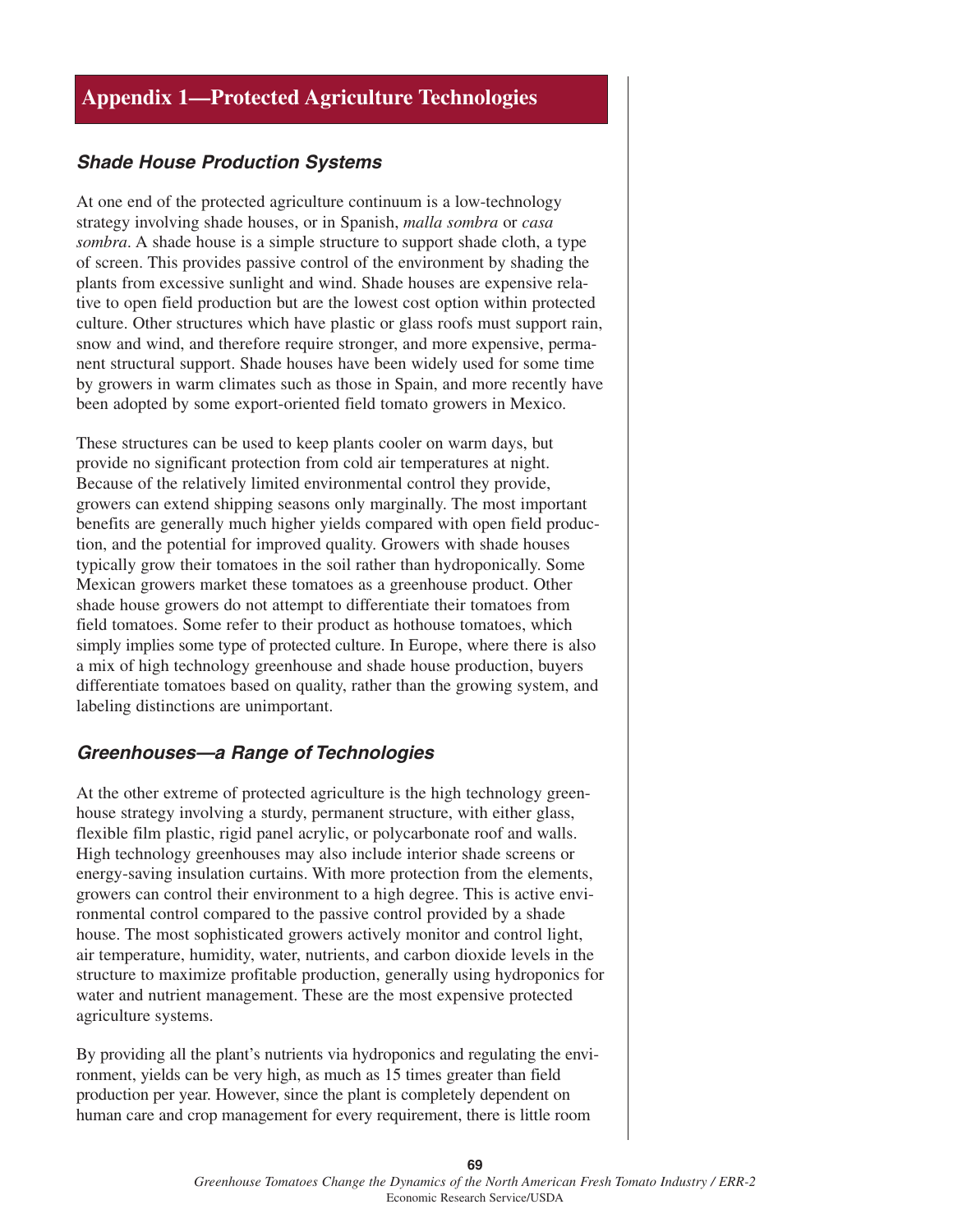for error. Large hydroponics operations will usually have backup systems, including water and temperature control, as well as emergency power generation capability, since the tomato plants could die in the event of even a short disruption of services. For example, in hydroponic production a tomato plant may be watered 20 times a day in the winter and up to 40 times in the summer. Growing in soil, on the other hand, is much more forgiving since soil has a natural storage capacity that retains moisture and nutrients.

With hydroponics it is also important to avoid build up of soil-borne pests and diseases. With a field-grown tomato, the season ends and the field may lay fallow or be rotated into another crop. High-technology protected agriculture operations typically produce tomatoes over an extended season or year-round, year after year, and soilborne pests and diseases can be a problem. Using artificial growing mediums, like rockwool, break up the pest cycle since they are sterile and wrapped in plastic. Growers using hydroponics may be able to achieve better flavor than those growing in the soil. With hydroponics, growers can change the soil chemistry within minutes as opposed to days when growing in the soil (Jensen, 2005).

Even in a high technology greenhouse where the grower actively controls the environment, the outside environment does make a difference. The appropriate technology is site specific and may take several years to develop. There are numerous site location factors that must be considered.

In some cases a low technology greenhouse (just a permanent structure and production in the soil) may be enough to meet a grower's needs, particularly if the grower is producing for a short season and soil-borne illnesses are not a serious problem in that location. A medium technology operation could extend the season by adding more environmental control or boost yields by using hydroponics.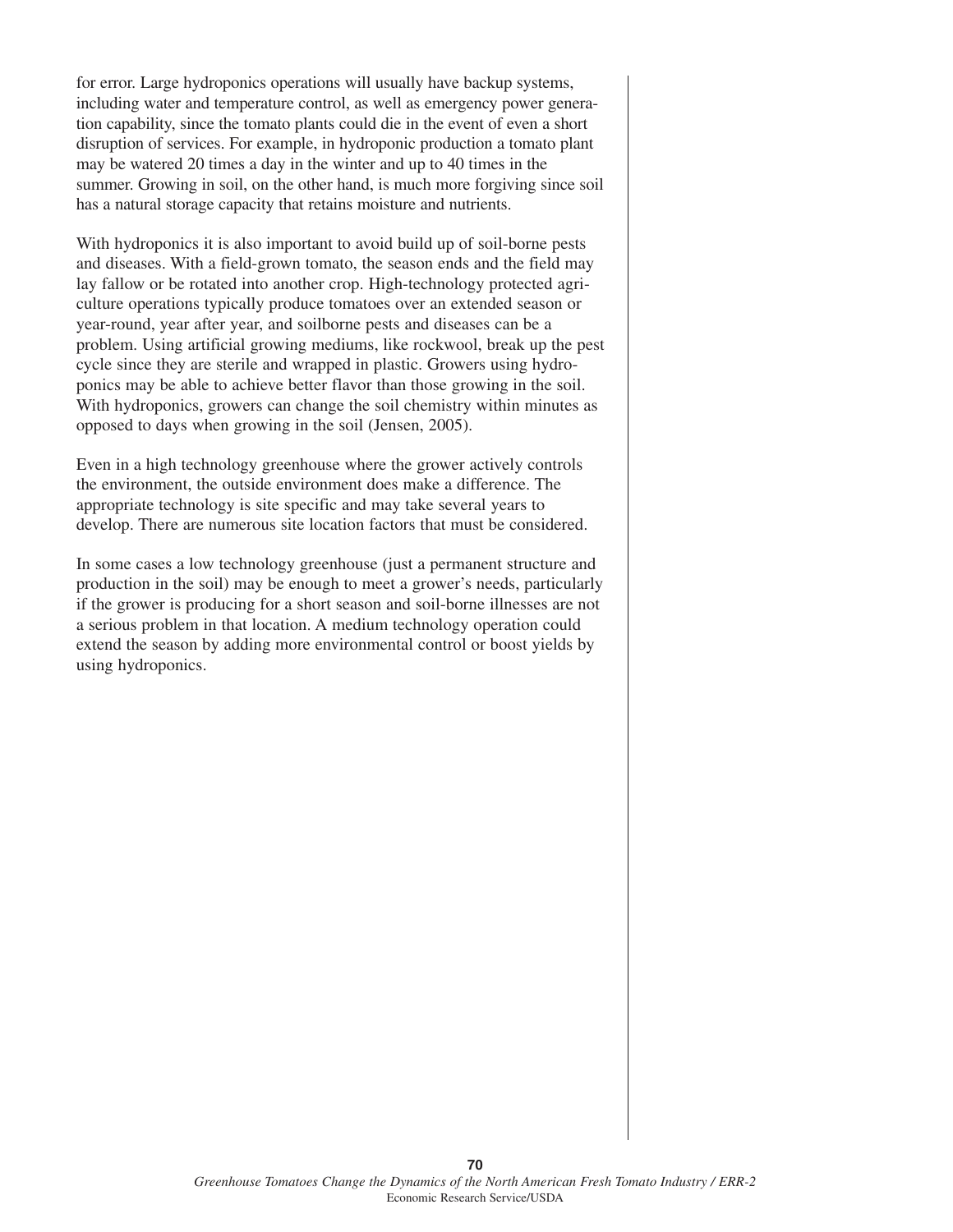# **Appendix 2—Potential Returns From Fresh Tomato Protected Agriculture in Mexico**

The relative scarcity and high cost of capital is a major influence on protected culture technology choices. After all, protected culture is very capital intensive, even at the lowest technology (shade house) level. Nominal Mexican interest rates are commonly in the 20-percent range and collateral requirements are high. In general, the more temperate the climate, the greater the payback from investing in technology, as the fixed costs can be paid back over a longer, potentially year-round, shipping season. Hence, coastal field tomato growers in Sinaloa and Baja with limited growing seasons tend to use protected culture for only a portion of their total tomato area and invest in lower technology packages, whereas greenhouse producers located in temperate areas without any field production tend to invest in higher technology. But even between two coastal, limited-season areas like the States of Sinaloa and Baja California, there are differences in the potential returns from investing in technology.

A comparison of partial information on relative costs of field and protected agriculture in Sinaloa, Mexico's principal tomato production and export region, puts alternative systems into perspective.<sup>1</sup> Public information on yields and costs are not available, but the following estimates from growers and industry suppliers help provide a sense of the magnitude of some of the differences in yields and costs for alternative production systems. Sources indicate that **total** production (fixed and variable) and harvest costs for high technology, drip-irrigated open field round tomatoes in Sinaloa are around \$14,000 to \$18,000 per hectare. Switching some area to protected culture requires growers to have access to much more capital per hectare. Construction costs alone for shade house operations, **excluding** variable production and harvest costs, generally surpass \$55,000 per hectare.

To make the technological jump to a plastic greenhouse requires \$110,000 to \$113,000 per hectare in construction costs, and this only involves a passive system with no ventilation, no heating, no computer system, and only rudimentary irrigation. Medium-technology plastic greenhouses with active ventilation, air heaters, improved irrigation systems, and a small computer cost from \$190,000 to \$270,000 per hectare to construct. Understandably, most protected culture investments in Sinaloa do not reach the medium-technology level and the few that do may cut costs somewhat by not installing heaters.

With high investment costs, it is critical to achieve maximum potential yields. In Sinaloa, yields of vine ripe tomatoes for the top export-oriented field tomato growers are 60-69 metric tons per hectare, compared with yields of 110-150 for lower technology plastic greenhouses growing in soil. The top medium technology greenhouse growers in Sinaloa achieve beefsteak tomato yields of 250-300 metric tons per hectare using hydroponics.

Sinaloa growers achieving target yields for shade house, low-technology greenhouses, and medium-technology beefsteak tomato greenhouses can all have investment costs per metric ton of around \$800, exclusive of variable

<sup>1</sup> Although the field production cost information is specific to Sinaloa, the protected culture costs are similar across regions.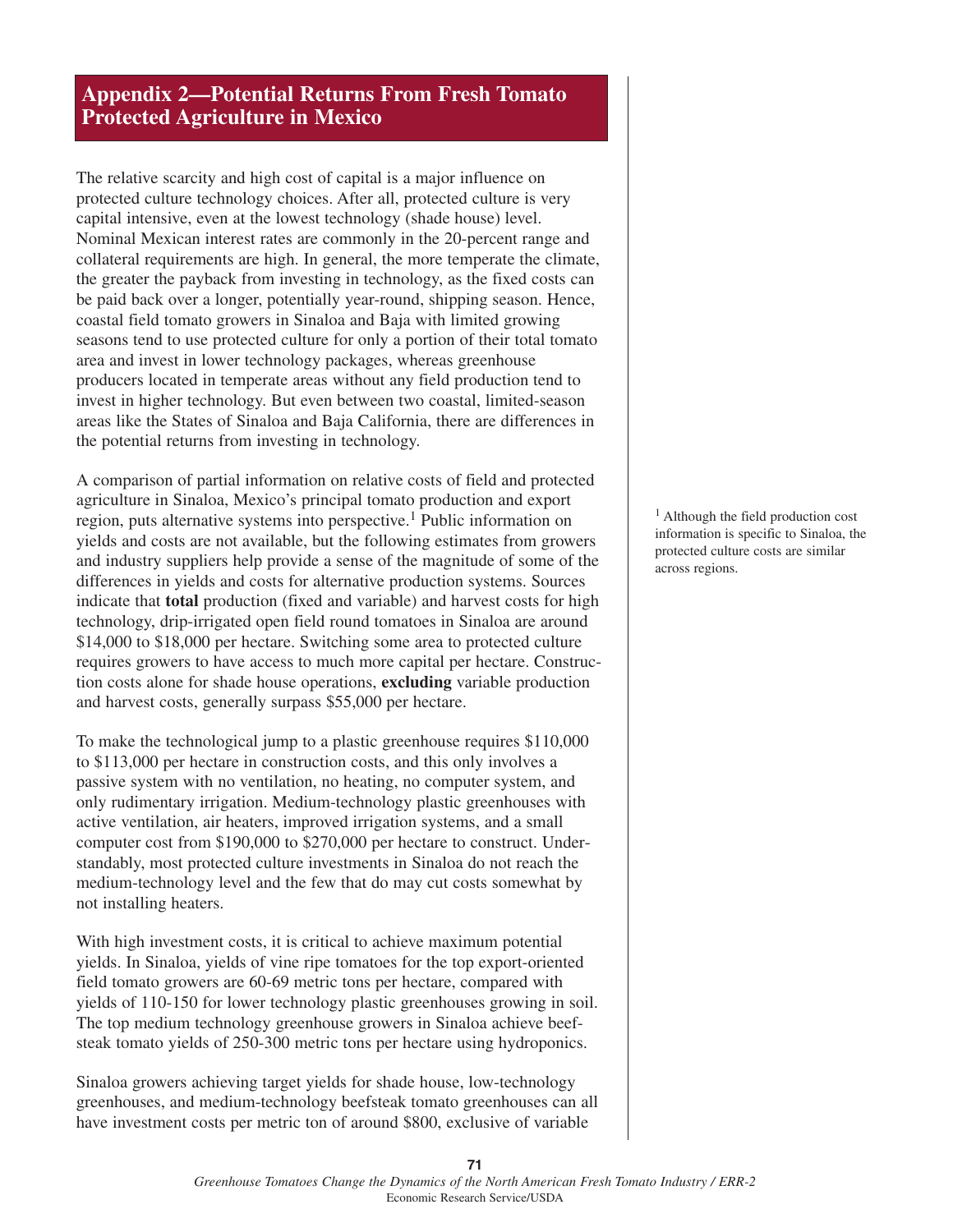costs, compared with around \$226 per metric ton for field tomato growers. Clearly, field growers expect lower risks, higher quality product, and higher average prices when investing in protected culture since the gain in yields does not compensate for the higher investment costs alone, not to mention the additional growing costs using protected culture.

In more temperate regions of Mexico, costs for plastic high-technology greenhouses with no cooling but warm water heating, carbon dioxide enrichment, and the best computer and irrigation systems range from \$440,000 to \$550,000 per hectare. Costs for the same system but with a glass greenhouse adds \$170,000 to \$280,000 per hectare. Adding a cooling system would require another \$90,000 to \$110,000 per hectare, such that the highest active technology greenhouses with heating and cooling can approach \$1 million in investment costs, when land and other infrastructure are included. Variable operating costs are also higher for higher technology greenhouses.

High-technology growers in central Mexico routinely achieve beefsteak yields above 500 metric tons per hectare, with some approaching 600 metric tons per hectare. Glass greenhouses growers in Imuris achieve yields of 400-550 metric tons. Investment costs for growers employing the highest technology greenhouses may range from \$1,000 to \$1,200 per metric ton. Since these types of operations largely exist in temperate areas without major commercial field tomato production, comparative field tomato growing costs are unavailable.

Low-technology greenhouse operations exist in both coastal and temperate areas, and yields vary by location for the same technology package. Many lower technology greenhouse producers in temperate, extended shipping season areas can achieve beefsteak tomato yields of 170 metric tons per hectare, compared with yields averaging only 75-85 metric tons for some growers in the Baja California peninsula, and the intermediate yields noted previously for Sinaloa.

Clearly, as field tomato growers invest in greenhouse technology, they will require substantially higher yields and higher prices to compensate for higher production costs per metric ton. Greenhouse industry leaders point out that growers investing in greenhouses must understand that it is a premium quality business, and high standards must be maintained for the industry to be competitive and maintain orderly markets.

While investment in technology is increasing, attention to management is also improving. In many cases this development may be more responsible for higher yields than changes in technology. Many growers have not yet reached the yield potentials for their technology level. The greenhouse business is not the same as the open field business, and early investors speak of a 3-5 year learning curve. Although a relatively benign climate in many areas has allowed for profitable investments in low- and medium-technology greenhouses, those growers with sufficient capital to make higher technology investments seem to perceive an economic benefit to doing so. Many argue that if capital were less of a constraint, given the same climatic conditions, there would be greater investments in technology than has been the case to date. Shifting from growing in the soil to hydroponics is an important transition mentioned by growers as they strive to improve yields and quality. Those

**72**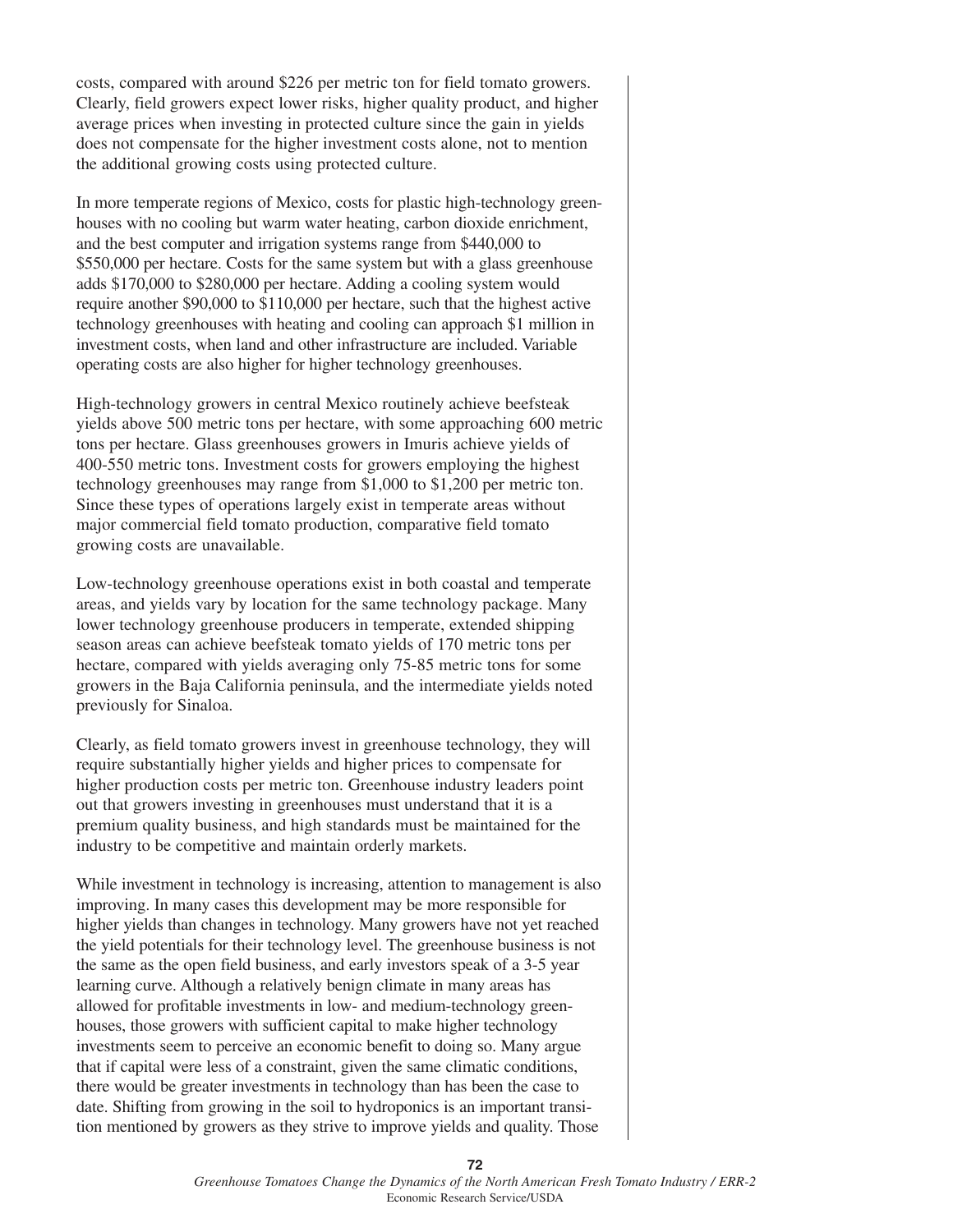growers with both financial resources and knowledge of net returns from alternative technology packages are intensifying their technology and management investments. In addition to raising the technology bar necessary for competitiveness over time, this pattern should improve the Mexican greenhouse tomato's industry reputation for quality and consistency.

As more growers invest in technology in their drive to improve yields, the economic pressure to extend shipping seasons will likely build, as growers seek to recover the higher level of fixed costs. While Mexican growers hotly debate the relative net economic benefits of shipping during the summer when production in the United States and Canada is at peak levels and prices are low, higher investments in technology are more likely to persuade growers to adopt an extended season strategy. Hence, as Mexicans upgrade technology, even without any growth in area, production could expand significantly in the near term, due to the effect of both technology and marketing strategy choices on annual yields. Of course, in the medium to longer term, greenhouse investment costs will decline as more domestic input suppliers emerge, the quality of domestic inputs increases, and the most appropriate technology packages and structures for each region become apparent, helping Mexico to control costs.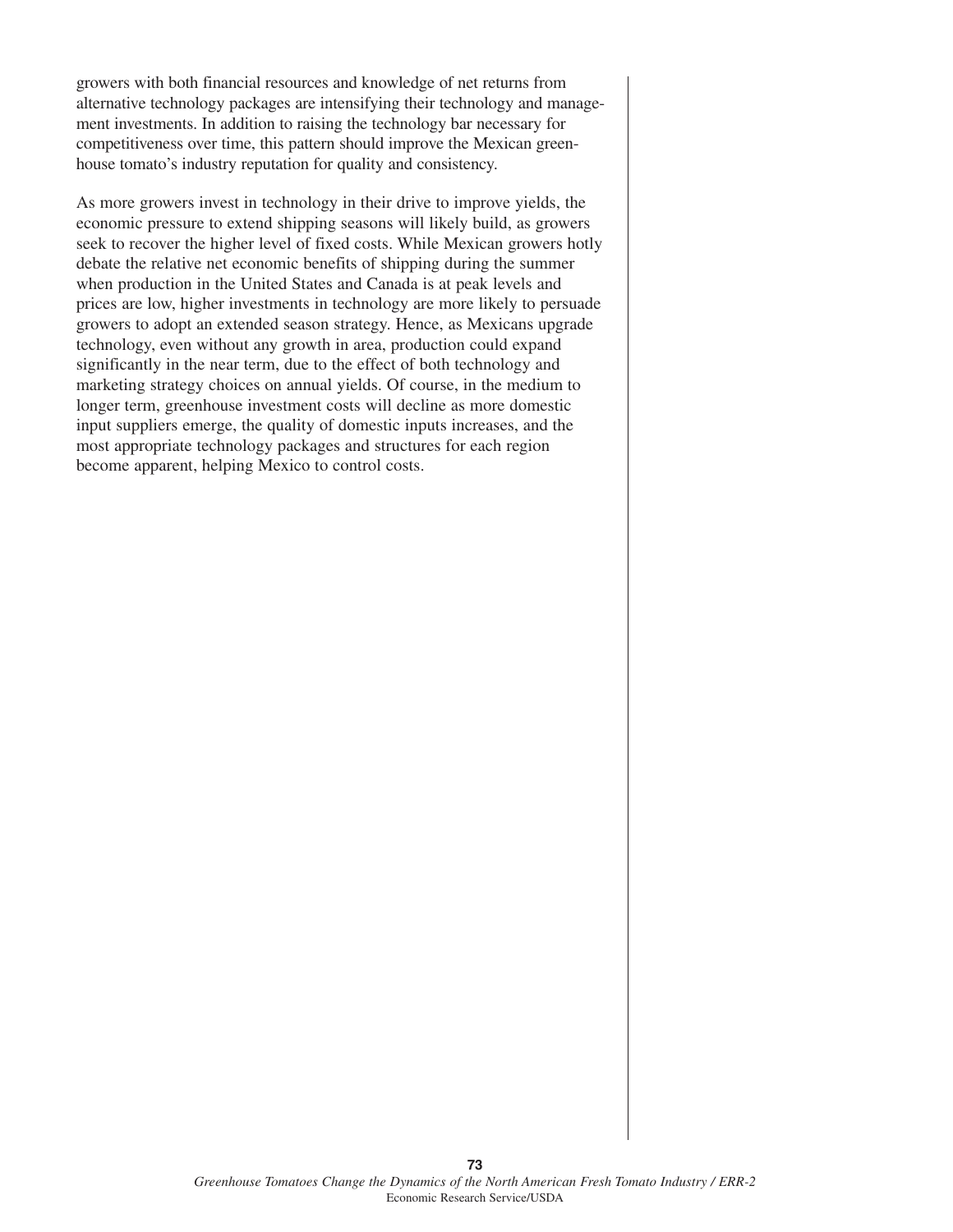### **Appendix 3—Data on U.S. Greenhouse Tomato Imports**

At the urging of the U.S. fresh tomato industry, AMS Market News Service requested a Harmonized Tariff Schedule code number be established to identify greenhouse tomatoes. The greenhouse tomato code went into effect July 1, 1999 (see table). There are two greenhouse tomato tariff codes: one for March 1 to July 14 and September 1 to November 14; and another for November 15 to the last day of February in the following year. There is no greenhouse tomato tariff code for the period July 15 to August 31. During that time period, greenhouse tomatoes are classified as cherry, grape, roma, or other, underestimating annual greenhouse tomato imports.

There appears to be a problem of underreporting of true greenhouse tomato imports even during the 46 weeks of the year with data on greenhouse imports. Customs brokers at the borders may not report the tariff codes correctly. For example, virtually all U.S. tomato imports from Canada are greenhouse, yet the official trade statistics in 2000 only reported 61 percent of tomato imports during time periods with a greenhouse tariff code as greenhouse. By 2003, the share had increased to 94 percent, indicating an adjustment to the new codes by industry and customs brokers. For Canada, Europe, and Israel, we simply assume all fresh tomato imports are greenhouse (based on industry intelligence), correcting for any miscoding.

However, misreporting of Mexican greenhouse tomatoes greatly complicates measuring actual greenhouse tomato imports. Since Mexico ships both field grown and greenhouse tomatoes, it is impossible to make any assumptions regarding the share of fresh tomato imports that may be greenhouse. In 2000 only 5 percent of tomatoes from Mexico were classified as greenhouse during periods with a greenhouse tariff code, with the share increasing to 8 percent in 2003. Given the serious underreporting problem we feel this represents, we opt instead to estimate total greenhouse tomato imports from Mexico by extrapolating from production estimates obtained from Mexican producer interviews. For 2003, U.S. Department of Commerce (DOC) greenhouse tomato imports were only 46 percent of the estimated total imports of 125,970 metric tons.

The last NAFTA tomato tariff ended on February 28, 2002. Now that there are no tariffs on tomatoes in the NAFTA countries, there is reduced incentive for correctly assigning tariff codes. Similarly, there is no urgency for filing re-export paperwork. When the United States had a tariff, but Canada did not, firms filed paperwork for re-exports so they did not have to pay the U.S. tariff. At that time, U.S. re-export numbers were probably more accurate than they are now.

DOC trade data are available with a 2-month lag and only provide unit prices on a monthly basis-often useful for analysts but not for tomato traders. AMS Market News Service provides daily import volume and free-on-board (FOB) prices in its *Tomato Fax Report*. When customs brokers in Nogales file their paperwork with U.S. Customs and USDA's Animal and Plant Health Inspection Service (APHIS), they also pass their information, including tariff codes for all the tomatoes in a load, on to the Market News Service. Because of this special relationship, the Market News Service can break imports down by tariff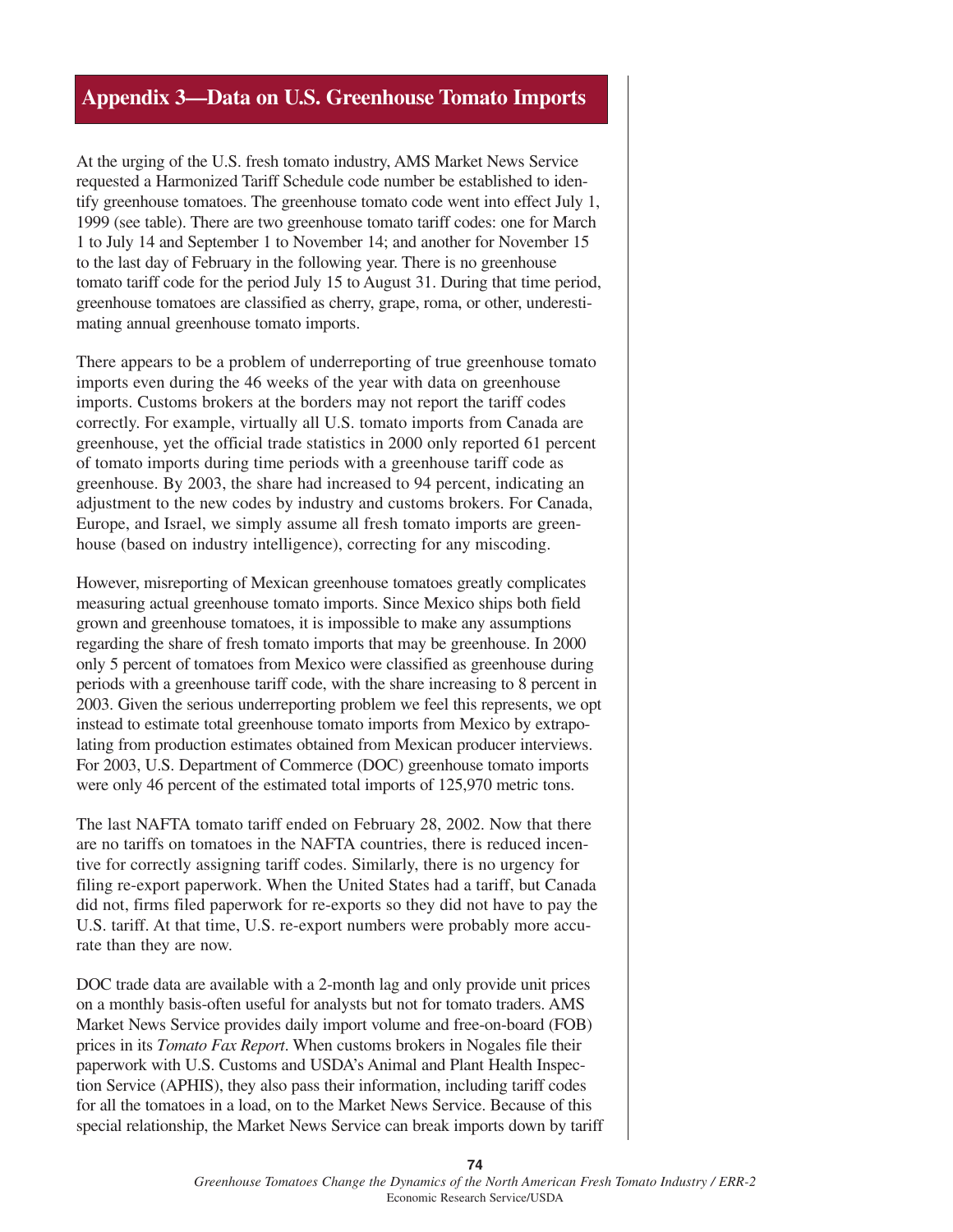code for those tomatoes from Mexico entering the United States via Nogales during the September through July period. However, the data are only as good as the customs brokers' recordkeeping. In the past, the Market News Service relied on APHIS for information on the volume of tomatoes crossing into the United States in California and Texas. But APHIS, whose primary interest is pests, only broke tomatoes down into three categories: cherry, roma, and all others (including regular, greenhouse, grape, etc.), regardless of whether they were field or greenhouse grown. Beginning in the 2004-05 season, the Market News Service is receiving some information on greenhouse imports in Otay Mesa, California, and Texas.

In terms of volume entering the United States, U.S. Customs figures will always be less than or equal to the Market News Service. Firms in Nogales have 10 days to decide whether the tomatoes will be sold in the United States or another country and notify Customs of reexports. Customs subtracts re-exports from imports but the Market News Service does not. However, it is not clear how many firms actually inform Customs of reexports since there are no tariffs in either country. While the Market News Service uses U.S. Customs data for every other country, it uses its own shipment data from customs brokers for Mexico. Neither Customs nor the Market News Service receives any information on tomatoes sold in bond to Canada. One industry estimate puts the volume of tomatoes sold in bond at less than 10 percent of the total crossings (Calvin, 2004).

Beginning in October 2004, the Market News Service also began reporting weekly shipments of greenhouse tomatoes from Canada and the five largest U.S. greenhouse producers.

| Code      | Category description                                               |  |  |  |
|-----------|--------------------------------------------------------------------|--|--|--|
|           | Tomatoes, fresh or chilled:                                        |  |  |  |
|           | If entered during the period March 1 to July 14, inclusive, of the |  |  |  |
|           | period from September 1 to November 14 inclusive, in any year      |  |  |  |
| 702002010 | Greenhouse                                                         |  |  |  |
|           | Other:                                                             |  |  |  |
| 702002035 | Cherry                                                             |  |  |  |
| 702002045 | Grape                                                              |  |  |  |
| 702002065 | Roma (plum type)                                                   |  |  |  |
| 702002099 | Other                                                              |  |  |  |
|           | If entered during the period from July 15 to August 31, inclusive  |  |  |  |
|           | in any year                                                        |  |  |  |
| 702004030 | Cherry                                                             |  |  |  |
| 702004045 | Grape                                                              |  |  |  |
| 702004060 | Roma (plum type)                                                   |  |  |  |
| 702004099 | Other                                                              |  |  |  |
|           | If entered during the period from November 15, in any year, to the |  |  |  |
|           | last day of the following February, inclusive                      |  |  |  |
| 702006010 | Greenhouse                                                         |  |  |  |
|           | Other:                                                             |  |  |  |
| 702006035 | Cherry                                                             |  |  |  |
| 702006045 | Grape                                                              |  |  |  |
| 702006065 | Roma (plum type)                                                   |  |  |  |
| 702006099 | Other                                                              |  |  |  |

#### **U.S. tariff codes for fresh tomatoes, 2003**

Source: Harmonized Tariff Schedule of the United States.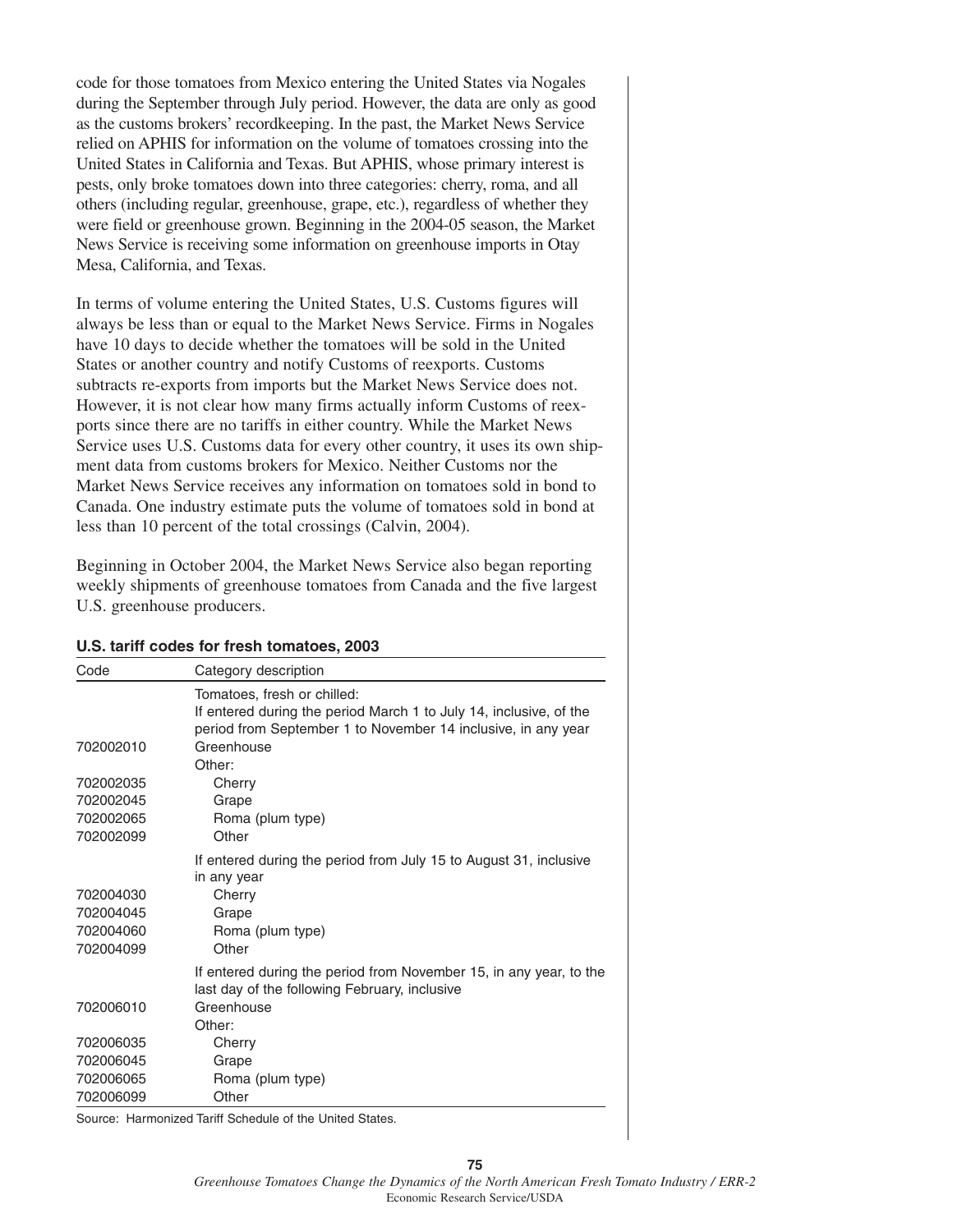# **Appendix 4—Data on Greenhouse Prices in the U.S. Market**

Ideally, market analysis would be based on U.S. free-on-board (FOB) shipping point prices for all types and sizes of greenhouse products. These data are not collected, so analysis rests on the limited available data.

## **FOB Prices**

Neither the United States nor Canada provides FOB prices for its domestic greenhouse tomatoes. The AMS Market News Service (MNS) reports daily FOB point of entry prices of Mexican tomatoes, including greenhouse tomatoes, entering the United States in Nogales, Arizona, during the main season for winter tomato imports (from September through July). Most of the greenhouse production from Mexico enters during this period. Prices for some summer exports are missed, as well as those entering through other ports of entry. MNS reporting of beefsteak tomatoes began in 1999 and TOV in April 2004. TOV prices are not always published, however, since there are only a few shippers in some periods. MNS reporters call shippers in Nogales to get the daily prices for various sizes of greenhouse tomatoes. Market News does not call shippers in California and Texas for prices on Mexican greenhouse tomatoes; the volume of tomatoes is smaller there, and MNS does not report prices when the number of shippers is very small and might reveal individual firm information.

Trade data aggregate greenhouse cocktail tomatoes with all other greenhouse tomatoes. MNS does not provide any price data on greenhouse cocktail tomatoes because the majority of these tomatoes enter the United States through Texas. The only source of data related to cocktail tomatoes is U.S. Customs port of entry trade data on unit values of all greenhouse tomatoes entering in Texas during the greenhouse tariff period. In 2002, unit values in Texas for all greenhouse tomatoes were just under twice the unit value of greenhouse tomatoes entering through Nogales.

# **U.S. Department of Commerce (DOC) trade data**

DOC trade data provide input unit values for imports (value of trade divided by volume of trade). These data only provide an aggregate greenhouse tomato unit value, not a value for different types of greenhouse tomatoes. This is the best data for looking at greenhouse trends over time from Canada. U.S. prices would likely be similar. But the data have problems, too. In particular, since production has been shifting rapidly from lower priced beefsteak to higher price TOV, pricing trends over time are not clear after about 2000. Imports from Canada in the winter months are very low, so the prices represent a thin market and may not be very representative of U.S. winter prices. Trade data are only available on a monthly basis.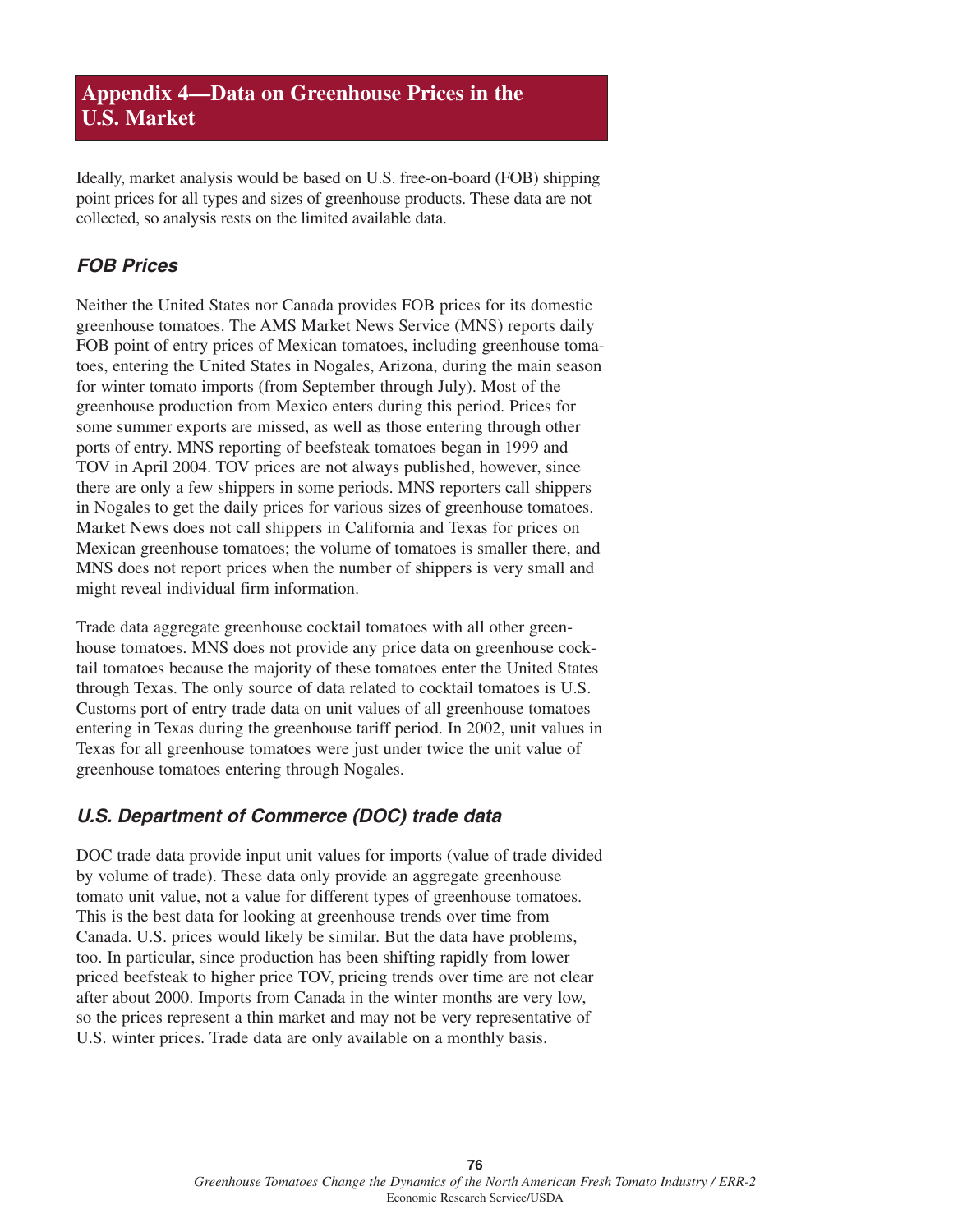# **Wholesale Prices**

Wholesale prices for greenhouse tomatoes sold in the United States are available from MNS daily reports. This report uses weekly average price as derived from daily MNS prices. These data provide a way to compare prices of particular tomatoes from different countries that are being sold in the market. Wholesale markets may also reflect more local supply and demand conditions than national FOB price trends.

### **Retail Prices**

In the United States, the Bureau of Labor Statistics provides average monthly retail prices for several vegetables, but not greenhouse tomatoes. Currently, the only source of data on greenhouse retail prices comes from private firms selling scanner data. Scanner data from participating firms are compiled into a database representing the weekly sales of particular products identified by price look-up or universal product codes for the average supermarket.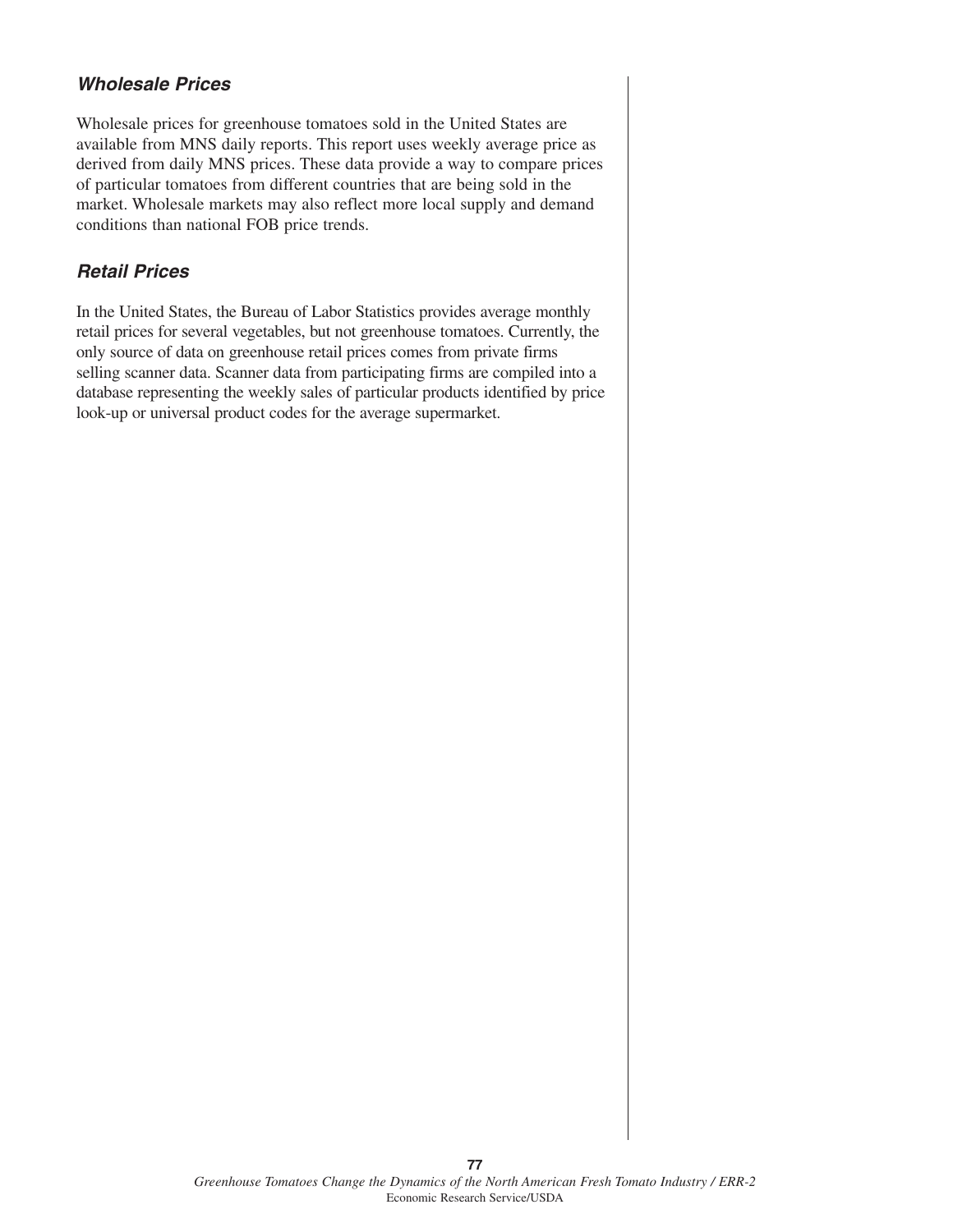# **Appendix 5—U.S. and Canadian Dumping Cases**

#### **U.S. Dumping Case Against Canadian Greenhouse Tomatoes**

On March 28, 2001, six U.S. greenhouse firms brought a dumping case against Canadian greenhouse growers. One of the key issues in the case was the definition of the relevant industry, specifically whether greenhouse and field grown tomatoes are "like" products. The U.S. greenhouse producers argued that greenhouse and field-grown tomatoes are not like products; the Canadian growers argued that they are. The definition of the domestic like product and industry is important for determining injury. A determination that greenhouse and field tomatoes are like products means that the U.S. International Trade Commission (ITC) would have to find that Canadian greenhouse imports caused injury to the whole U.S. fresh tomato industry, whereas a determination that greenhouse and field tomatoes are not like products means that the ITC would only have to find injury to greenhouse producers. The ITC considers several factors in making its case-by-case decision, but no one factor automatically defines the industry. The ITC looks for clear differences between products and not minor variations. Furthermore, the ITC is not bound by previous decisions on the same product. The six traditional factors used by the ITC in its domestic like-product examination are: physical characteristics and uses; interchangeability; channels of distribution; customer and producer perceptions of the products; common production facilities, production processes, and production employees; and price. In its preliminary injury determination on May 10, 2001, the ITC found that the relevant industry was just greenhouse tomatoes but that it intended to re-examine this issue in any final phase of the investigation because the evidence was mixed (ITC, 2001).

The U.S. Department of Commerce (DOC) announced preliminary dumping margins on October 2, 2001, and began collecting duties from Canadian growers (see table). After issuing preliminary margins, DOC continued to fine tune the margins. Margins are often changed during the course of an investigation. In the preliminary determination, the Canadian firms BC Hot House (BCHH) and Red Zoo received margins of 50.75 and 23.17 percent, respectively. The revised preliminary margins, announced on October 19, 2001, lowered BCHH's margin to 33.95 percent. The high margins produced an uncertain environment for Canadian greenhouse growers.

After DOC issued its preliminary dumping margins, Canadian officials proposed a suspension agreement, but it was not accepted. In April, an attorney for Canadian growers was quoted as saying there was "not enough middle ground for a deal" *(The Packer*, 2002e). There was some speculation that the Ontario industry thought it would have low margins, compared with British Columbia, and might try to obtain segregated treatment (*The Packer*, 2002a). Ontario growers filed a NAFTA appeal to obtain a separate dumping margin from BCHH (*The Packer*, 2002d). This competition between Ontario and British Columbia might account for the lack of a middle ground.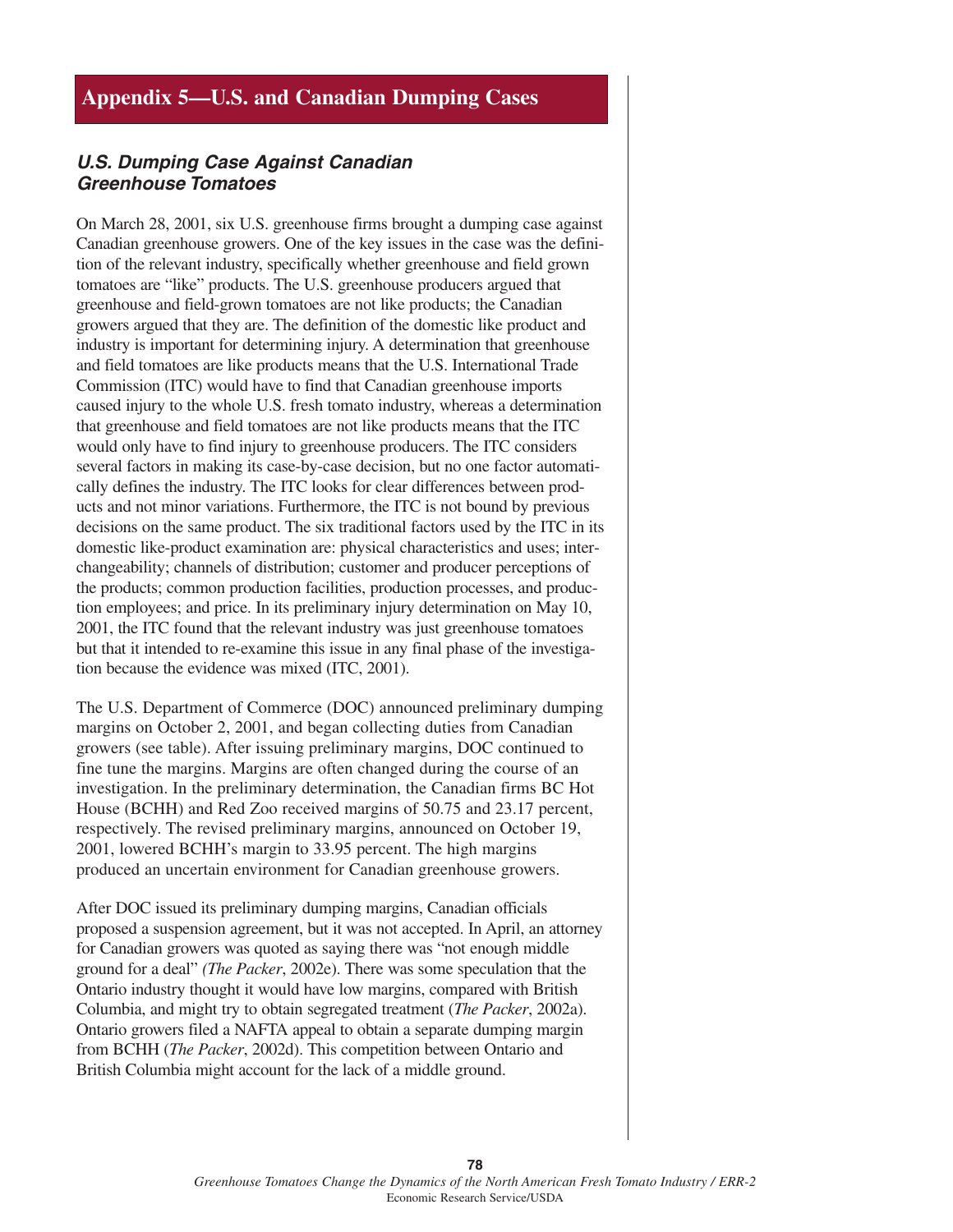DOC released the final dumping margins on February 19, 2002. Three of the Canadian companies had very small margins, and two had significantly higher margins—BCHH and Mastronardi (Red Zoo's margin had decreased to 1.86 percent). On March 28, 2002, DOC issued an amended final determination of dumping duties (*The Packer*, 2002c). The duty for Mastonardi declined from 14.89 percent to 0.52 percent. Other changes were very small: BCHH declined from 18.21 percent to 18.04 percent, Red Zoo declined from 1.86 percent to 1.85 percent, and J-D Marketing declined from 1.53 percent to 0.83 percent. The duty for Veg Gro did not change. The "all other" duty increased from 16.22 percent to 16.53 percent since *de minimis* duties are not included in the calculation for this category.

On April 12, 2002, the ITC determined that greenhouse and field grown tomatoes were like products. ITC, based on the information gathered in its investigation, wrote that greenhouse and field grown tomatoes were part of a continuum of different types of tomatoes. Retailers provide consumers with a range of tomatoes, and the mix varies on a weekly basis. With respect to consumer preferences, the ITC received statements that greenhouse tomatoes might taste better than mature green tomatoes, but consumers tend to prefer locally grown vine ripe tomatoes. With regard to price, greenhouse tomatoes generally sell at a premium, compared with field grown tomatoes, but at a lower price than organic, grape, and cherry tomatoes. In the case of production facilities, processes, and employees, field and greenhouse tomatoes demonstrate clear distinctions. Therefore, in its deliberations, the ITC considered whether the entire U.S. fresh tomato industry had suffered injury due to imports of greenhouse tomatoes. The ITC ruled that Canadian greenhouse exports had not caused damage to the U.S. fresh tomato industry and dismissed the U.S. case against Canada (ITC, 2002).

### **Canadian Dumping Case Against All Types of U.S. Fresh Tomatoes**

In November 2001, after the DOC issued preliminary dumping margins against Canadian firms, the Canadian Tomato Trade Alliance (CTTA) brought a dumping case against the United States for tomato exports of any type for the fresh market, not just greenhouse tomatoes as in the U.S. case.<sup>1</sup> The Canadian case also covered any tomatoes originating in or exported from the United States (Canadian Customs and Revenue Agency, 2001), thus affecting Mexican tomatoes indirectly as well. During the winter season, almost all Mexican field tomatoes for export are grown in Culiacán, Sinaloa, and then sent by truck to Nogales, AZ, where the tomatoes are marketed to both the United States and Canada.<sup>2</sup> Mexico claimed that Canada had in effect initiated an investigation against Mexican tomatoes but that since a formal dumping suit was not filed against Mexico, the method denied Mexico's producers and exporters their rights accorded under the World Trade Organization. Canada stated that tomatoes shipped in bond from Mexico to Canada would not be included in any dumping margins. Otherwise, tomatoes are entering U.S. commerce and being re-exported from the United States and, therefore, fall within the scope of the dumping case (*The Packer*, 2002b). Very few tomatoes are now shipped in bond, perhaps less than 10 percent. Shipping tomatoes from Mexico to Canada in bond would incur additional costs.<sup>3</sup>

<sup>1</sup>The British Columbia and Ontario industries, strong competitors in normal times, joined together to form this organization in early 2001 as U.S. groups began to talk about perceived dumping by Canadian firms.

<sup>2</sup> Large Mexican growers own many of the marketing firms in Nogales. In 1997, 63 percent of the volume of tomatoes imported through Nogales was sold by Nogales-based Mexican grower-owned marketing firms (Calvin and Barrios, 1998).

<sup>3</sup> Currently, tomatoes arrive in Nogales, and shippers then select tomatoes to prepare orders for buyers. To meet buyer specifications, a shipper might use tomatoes from several truckloads to fill the order. If some incoming truckloads were off-limits because they were in bond shipments to Canada, shippers would have less marketing flexibility. Shippers might, however, be able to make adjustments to the way they prepare their loads to reduce this problem.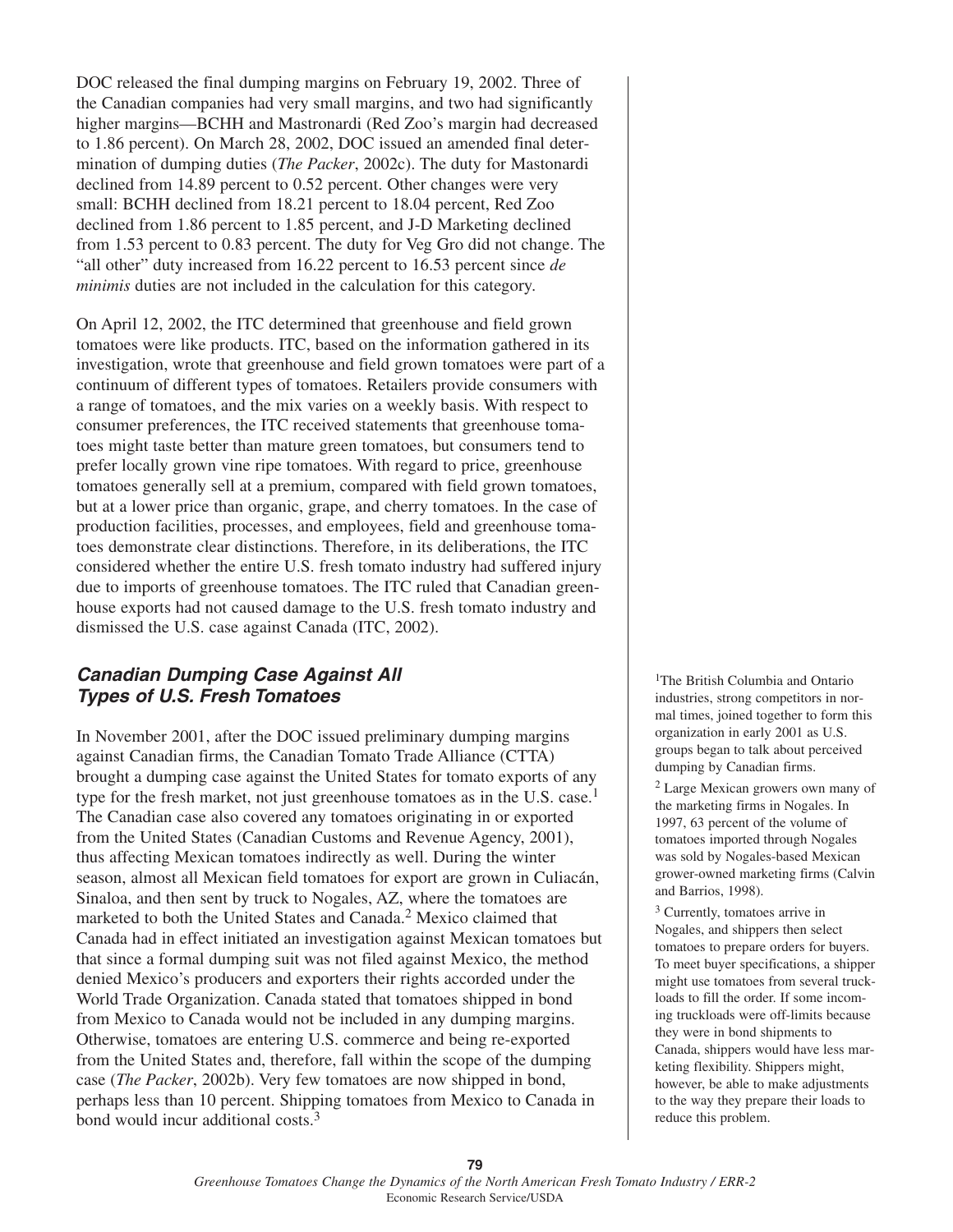On January 8, 2002, the Canadian International Trade Tribunal (CITT) ruled that the preliminary injury inquiry revealed a reasonable indication that dumping of tomatoes had caused injury to the Canadian industry. As in the U.S. case against Canada, the CITT had to decide what were the like products. In its preliminary assessment, the CITT decided that field and greenhouse tomatoes were like products, since in their view, there are more significant similarities than differences.

On March 25, 2002, the Canada Customs and Revenue Agency (CCRA) issued its preliminary determination on dumping margins, which ranged from an average margin of 0 to 71 percent per individual firm (Canadian Customs and Revenue Agency, 2002). Firms that were required to submit data and complied had an average margin of 22 percent. Those that were not required to submit data were assigned a 22-percent margin. Firms that were required to submit data but did not comply received a rate of 71 percent—the highest average dumping margin for a complying firm.

The U.S. side offered an undertaking proposal (the Canadian term for a suspension agreement) on April 15, 2002. The undertaking involved minimum prices for mature green tomato exports to Canada between June 1 and September 30. The CCRA rejected this proposal in early May as failing to eliminate the injury.

There had been discussions between U.S. and Canadian tomato organizations about resolving the case out of court. On June 19, the CTTA informed the CITT that it did not wish to advance the dumping case and requested that it cancel the upcoming hearing scheduled for June 24 and terminate the case. The CITT cancelled the hearing but informed the CTTA that it would proceed to make a final determination.

On June 24, 2002, the CCRA announced its final determination on dumping margins, which were very similar to the preliminary margins. The average margin for complying and nonmandatory respondents rose from 22 to 26 percent and the margin for noncooperating mandatory respondents fell from 71 to 70 percent. These margins could have had a serious impact on Canadian consumers. In 2000, 51 percent of Canadian tomato consumption consisted of imports from the United States.

Although not scheduled to make a final determination until July 23, the CITT made its final determination on June 26, 2002. The CITT decided that the dumping of tomatoes had not caused injury to the Canadian industry and so ended the case. The CITT had advised the CTTA that it would draw the appropriate inferences from the CTTA's request to terminate the case. In addition, there was not clear information regarding the financial performance of the Canadian greenhouse growers and the allegation that greenhouse prices are determined by the price of U.S. field grown imports. Finally, CITT noted that Canadian production increases may have affected prices, rather than U.S. imports (Canada International Trade Tribunal, 2002). Since 1990, U.S. tomato exports to Canada had moved within a narrow band, ranging from a low of 120,284 metric tons to 148,296 metric tons.